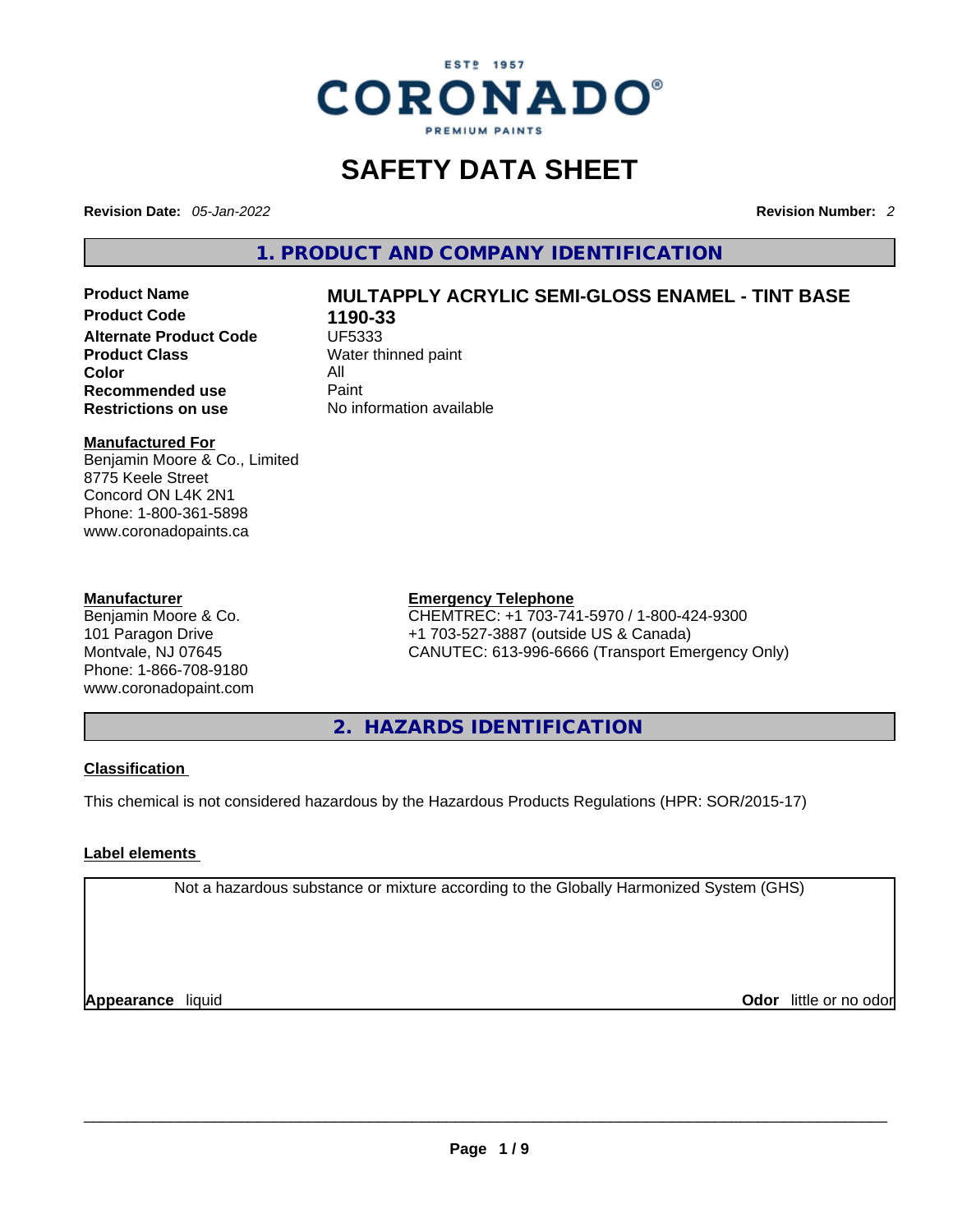## **Other information**

No information available

 **WARNING:** This product contains isothiazolinone compounds at levels of <0.1%. These substances are biocides commonly found in most paints and a variety of personal care products as a preservative. Certain individuals may be sensitive or allergic to these substances, even at low levels.

## **3. COMPOSITION INFORMATION ON COMPONENTS**

| <b>Chemical name</b>                                                            | CAS No.        | Weight-%    | Hazardous Material<br>registry number<br>(HMIRA registry #) | Date HMIRA filed and<br>Information Review Act date exemption granted<br>(if applicable) |
|---------------------------------------------------------------------------------|----------------|-------------|-------------------------------------------------------------|------------------------------------------------------------------------------------------|
| Titanium dioxide                                                                | 13463-67-7     | $10 - 30\%$ |                                                             |                                                                                          |
| Kaolin                                                                          | 1332-58-7      | - 5%        |                                                             |                                                                                          |
| Diethylene glycol monoethyl<br>ether                                            | $111 - 90 - 0$ | - 5%        |                                                             |                                                                                          |
| Propanoic acid, 2-methyl-,<br>monoester with<br>2,2,4-trimethyl-1,3-pentanediol | 25265-77-4     | $-5%$       |                                                             |                                                                                          |

\*The exact percentage (concentration) of composition has been withheld as a trade secret

| 4. FIRST AID MEASURES                  |                                                                                                            |  |
|----------------------------------------|------------------------------------------------------------------------------------------------------------|--|
| <b>General Advice</b>                  | No hazards which require special first aid measures.                                                       |  |
| <b>Eye Contact</b>                     | Rinse thoroughly with plenty of water for at least 15<br>minutes and consult a physician.                  |  |
| <b>Skin Contact</b>                    | Wash off immediately with soap and plenty of water while<br>removing all contaminated clothes and shoes.   |  |
| <b>Inhalation</b>                      | Move to fresh air. If symptoms persist, call a physician.                                                  |  |
| Ingestion                              | Clean mouth with water and afterwards drink plenty of<br>water. Consult a physician if necessary.          |  |
| <b>Most Important Symptoms/Effects</b> | None known.                                                                                                |  |
| <b>Notes To Physician</b>              | Treat symptomatically.                                                                                     |  |
|                                        | 5. FIRE-FIGHTING MEASURES                                                                                  |  |
| <b>Suitable Extinguishing Media</b>    | Use extinguishing measures that are appropriate to local<br>circumstances and the surrounding environment. |  |

**Protective equipment and precautions for firefighters** As in any fire, wear self-contained breathing apparatus pressure-demand, MSHA/NIOSH (approved or equivalent) and full protective gear. \_\_\_\_\_\_\_\_\_\_\_\_\_\_\_\_\_\_\_\_\_\_\_\_\_\_\_\_\_\_\_\_\_\_\_\_\_\_\_\_\_\_\_\_\_\_\_\_\_\_\_\_\_\_\_\_\_\_\_\_\_\_\_\_\_\_\_\_\_\_\_\_\_\_\_\_\_\_\_\_\_\_\_\_\_\_\_\_\_\_\_\_\_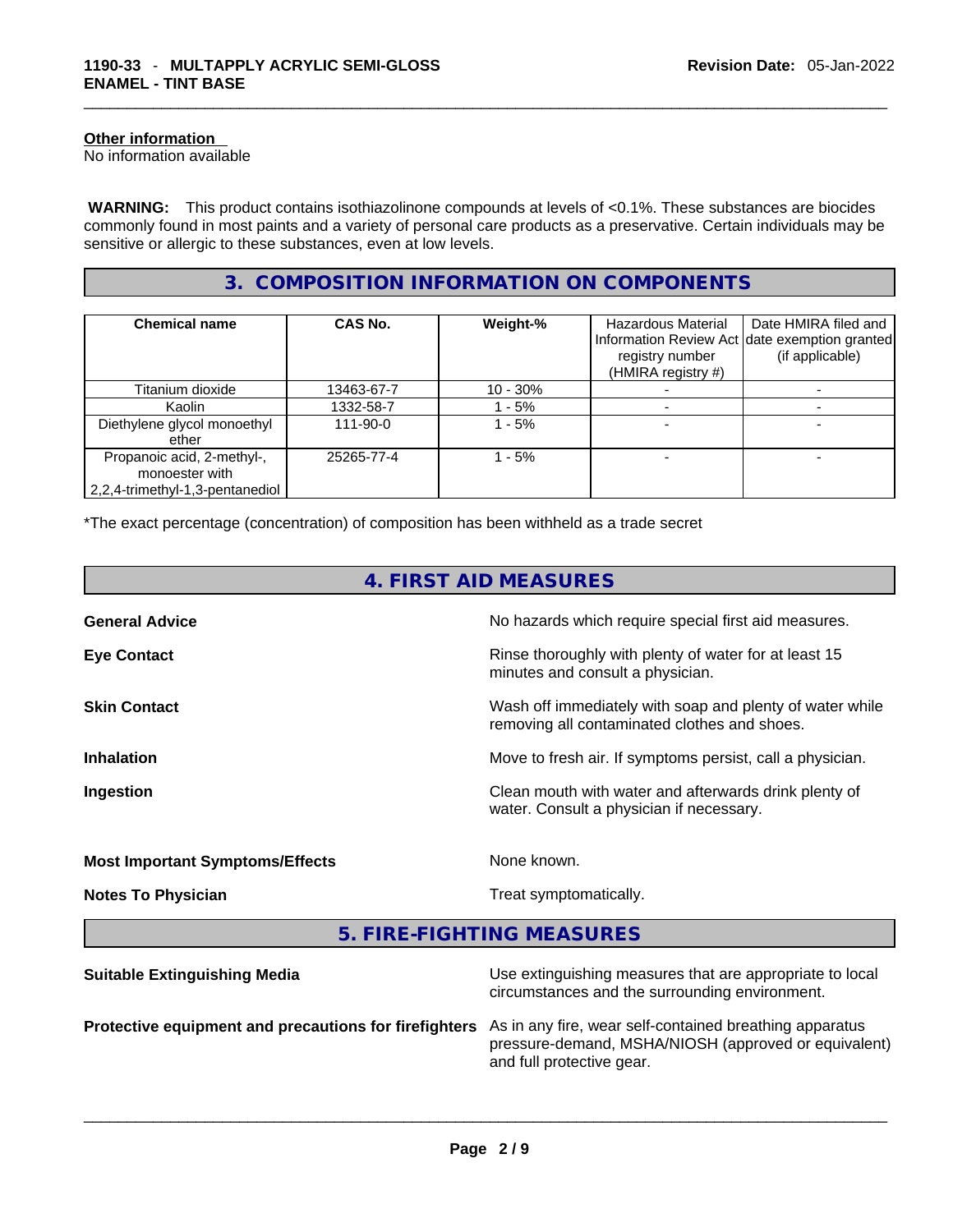| <b>Specific Hazards Arising From The Chemical</b>                                                                     | Closed containers may rupture if exposed to fire or<br>extreme heat. |  |  |  |
|-----------------------------------------------------------------------------------------------------------------------|----------------------------------------------------------------------|--|--|--|
| <b>Sensitivity to mechanical impact</b>                                                                               | No.                                                                  |  |  |  |
| Sensitivity to static discharge                                                                                       | No.                                                                  |  |  |  |
| <b>Flash Point Data</b><br>Flash point (°F)<br>Flash Point (°C)<br><b>Method</b><br><b>Flammability Limits In Air</b> | Not applicable<br>Not applicable<br>Not applicable                   |  |  |  |
| Lower flammability limit:<br><b>Upper flammability limit:</b>                                                         | Not applicable<br>Not applicable                                     |  |  |  |
| Flammability: 0<br><b>NFPA</b><br>Health: 1                                                                           | Instability: 0<br><b>Special: Not Applicable</b>                     |  |  |  |
| <b>NFPA Legend</b><br>0 - Not Hazardous<br>1 - Slightly                                                               |                                                                      |  |  |  |

- 
- 2 Moderate
- 3 High
- 4 Severe

*The ratings assigned are only suggested ratings, the contractor/employer has ultimate responsibilities for NFPA ratings where this system is used.* 

*Additional information regarding the NFPA rating system is available from the National Fire Protection Agency (NFPA) at www.nfpa.org.* 

## **6. ACCIDENTAL RELEASE MEASURES**

| <b>Personal Precautions</b>      | Avoid contact with skin, eyes and clothing. Ensure<br>adequate ventilation.                          |
|----------------------------------|------------------------------------------------------------------------------------------------------|
| <b>Other Information</b>         | Prevent further leakage or spillage if safe to do so.                                                |
| <b>Environmental precautions</b> | See Section 12 for additional Ecological Information.                                                |
| <b>Methods for Cleaning Up</b>   | Soak up with inert absorbent material. Sweep up and<br>shovel into suitable containers for disposal. |

## **7. HANDLING AND STORAGE**

| <b>Handling</b>               | Avoid contact with skin, eyes and clothing. Avoid breathing<br>vapors, spray mists or sanding dust. In case of insufficient<br>ventilation, wear suitable respiratory equipment. |
|-------------------------------|----------------------------------------------------------------------------------------------------------------------------------------------------------------------------------|
| <b>Storage</b>                | Keep container tightly closed. Keep out of the reach of<br>children.                                                                                                             |
| <b>Incompatible Materials</b> | No information available                                                                                                                                                         |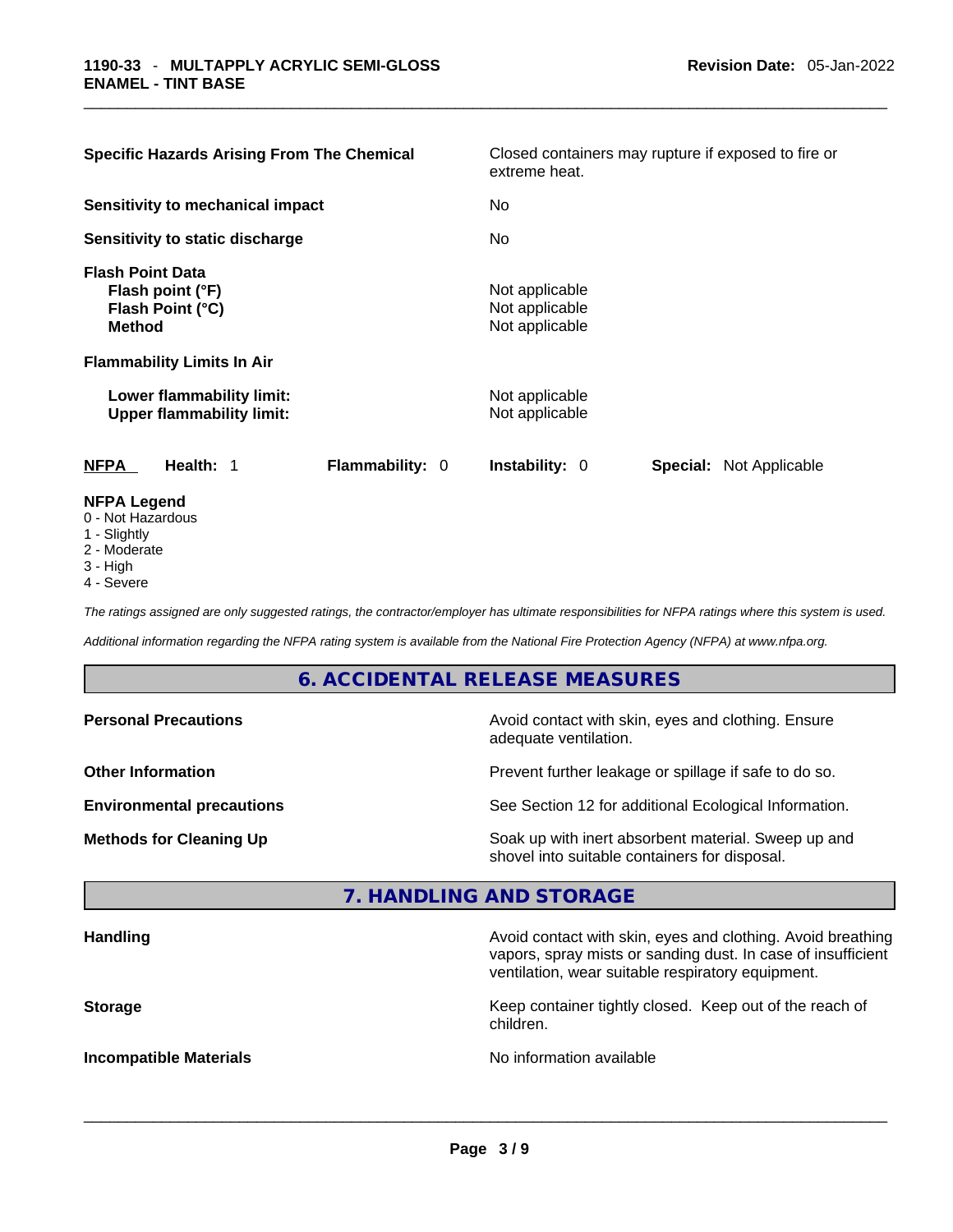## **8. EXPOSURE CONTROLS/PERSONAL PROTECTION**

## **Exposure Limits**

| <b>Chemical name</b>                 | <b>ACGIH TLV</b>                                                                                                                              | <b>Alberta</b>           | <b>British Columbia</b>                          | <b>Ontario</b>                     | Quebec                      |
|--------------------------------------|-----------------------------------------------------------------------------------------------------------------------------------------------|--------------------------|--------------------------------------------------|------------------------------------|-----------------------------|
| Titanium dioxide                     | TWA: $10 \text{ mg/m}^3$                                                                                                                      | 10 mg/m $3$ - TWA        | 10 mg/m $3$ - TWA<br>$3$ mg/m <sup>3</sup> - TWA | 10 mg/m $3$ - TWA                  | 10 mg/m $3$ - TWAEV         |
| Kaolin                               | TWA: $2 \text{ mg/m}^3$<br>particulate matter<br>containing no<br>asbestos and <1%<br>crystalline silica,<br>respirable particulate<br>matter | $2 \text{ mg/m}^3$ - TWA | $2 \text{ mg/m}^3$ - TWA                         | $2 \text{ mg/m}^3$ - TWA           | 5 mg/m <sup>3</sup> - TWAEV |
| Diethylene glycol monoethyl<br>ether | N/E                                                                                                                                           | N/E                      | N/E                                              | 30 ppm - TWA<br>165 mg/m $3$ - TWA | N/E                         |

#### **Legend**

ACGIH - American Conference of Governmental Industrial Hygienists

Alberta - Alberta Occupational Exposure Limits

British Columbia - British Columbia Occupational Exposure Limits

Ontario - Ontario Occupational Exposure Limits

Quebec - Quebec Occupational Exposure Limits

N/E - Not established

**Personal Protective Equipment**

**Engineering Measures Ensure** Ensure adequate ventilation, especially in confined areas.

**Eye/Face Protection Safety glasses with side-shields. Skin Protection Protection** Protective gloves and impervious clothing. **Respiratory Protection In case of insufficient ventilation wear suitable respiratory** equipment.

**Hygiene Measures Avoid contact with skin, eyes and clothing. Remove and Avoid contact with skin, eyes and clothing. Remove and Avoid contact with skin, eyes and clothing. Remove and** wash contaminated clothing before re-use. Wash thoroughly after handling.

## **9. PHYSICAL AND CHEMICAL PROPERTIES**

| Appearance<br>Odor<br><b>Odor Threshold</b><br>Density (Ibs/gal)<br><b>Specific Gravity</b><br>pH<br><b>Viscosity (cps)</b><br>Solubility(ies)<br><b>Water solubility</b><br><b>Evaporation Rate</b><br>Vapor pressure<br>Vapor density<br>Wt. % Solids<br>Vol. % Solids<br>Wt. % Volatiles<br>Vol. % Volatiles | liquid<br>little or no odor<br>No information available<br>$10.0 - 10.2$<br>$1.19 - 1.22$<br>No information available<br>No information available<br>No information available<br>No information available<br>No information available<br>No information available<br>No information available<br>45 - 55<br>$35 - 45$<br>45 - 55<br>$55 - 65$ |  |
|-----------------------------------------------------------------------------------------------------------------------------------------------------------------------------------------------------------------------------------------------------------------------------------------------------------------|-----------------------------------------------------------------------------------------------------------------------------------------------------------------------------------------------------------------------------------------------------------------------------------------------------------------------------------------------|--|
|                                                                                                                                                                                                                                                                                                                 |                                                                                                                                                                                                                                                                                                                                               |  |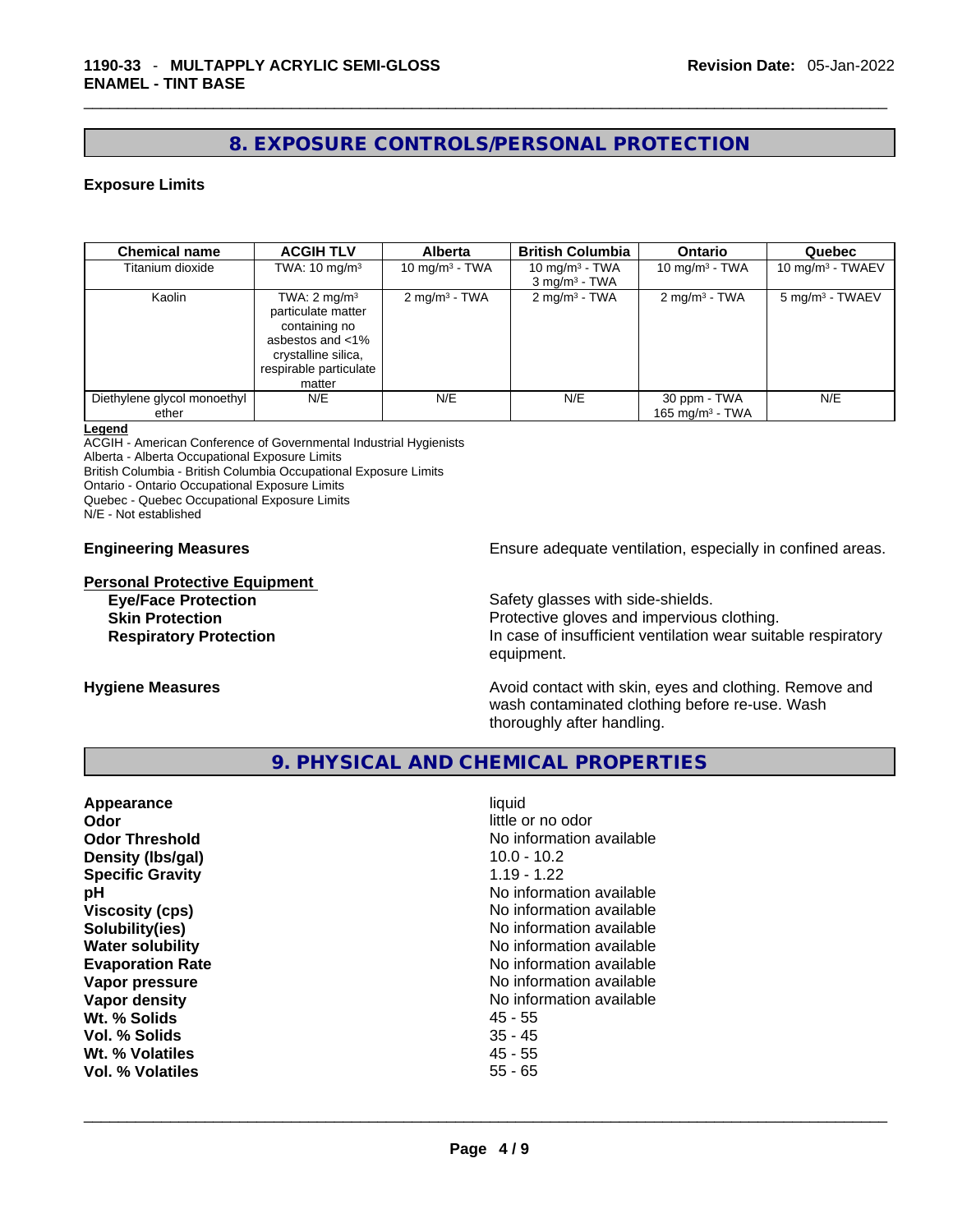| <b>VOC Regulatory Limit (g/L)</b>    | < 100                    |
|--------------------------------------|--------------------------|
| <b>Boiling Point (°F)</b>            | 212                      |
| <b>Boiling Point (°C)</b>            | 100                      |
| Freezing point (°F)                  | 32                       |
| <b>Freezing Point (°C)</b>           | $\Omega$                 |
| Flash point (°F)                     | Not applicable           |
| Flash Point (°C)                     | Not applicable           |
| <b>Method</b>                        | Not applicable           |
| Flammability (solid, gas)            | Not applicable           |
| <b>Upper flammability limit:</b>     | Not applicable           |
| Lower flammability limit:            | Not applicable           |
| <b>Autoignition Temperature (°F)</b> | No information available |
| <b>Autoignition Temperature (°C)</b> | No information available |
| Decomposition Temperature (°F)       | No information available |
| Decomposition Temperature (°C)       | No information available |
| <b>Partition coefficient</b>         | No information available |
|                                      |                          |

**Revision Date:** 05-Jan-2022

## **10. STABILITY AND REACTIVITY**

**Hazardous Decomposition Products** None under normal use.

**Reactivity Not Applicable Not Applicable** 

**Chemical Stability** Stable under normal conditions.

**Conditions to avoid Prevent from freezing.** 

**Incompatible Materials Materials No materials to be especially mentioned.** 

**Possibility of hazardous reactions** None under normal conditions of use.

## **11. TOXICOLOGICAL INFORMATION**

**Product Information Information on likely routes of exposure**

**Acute Toxicity Product Information Information No information available** 

**Principal Routes of Exposure Exposure** Eye contact, skin contact and inhalation.

**Symptoms** related to the physical, chemical and toxicological characteristics

**Symptoms Symptoms No information available** 

**Delayed and immediate effects as well as chronic effects from short and long-term exposure**

**Eye contact** May cause slight irritation **Eye** contact **May cause slight irritation** 

**Skin contact Substance may cause slight skin irritation. Prolonged or** Substance may cause slight skin irritation. Prolonged or repeated contact may dry skin and cause irritation. **Inhalation** May cause irritation of respiratory tract. \_\_\_\_\_\_\_\_\_\_\_\_\_\_\_\_\_\_\_\_\_\_\_\_\_\_\_\_\_\_\_\_\_\_\_\_\_\_\_\_\_\_\_\_\_\_\_\_\_\_\_\_\_\_\_\_\_\_\_\_\_\_\_\_\_\_\_\_\_\_\_\_\_\_\_\_\_\_\_\_\_\_\_\_\_\_\_\_\_\_\_\_\_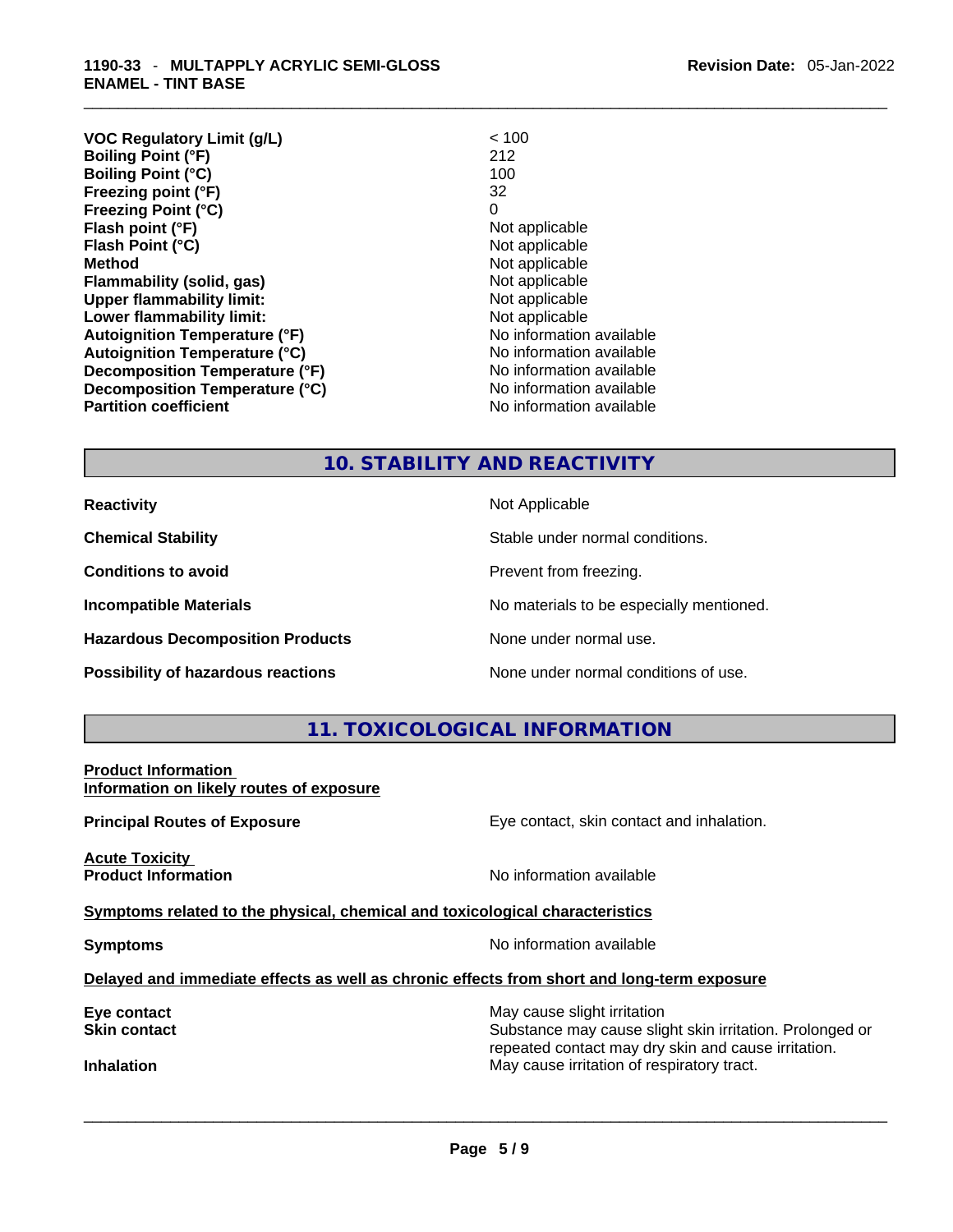**Neurological Effects** No information available. **Mutagenic Effects Mutagenic Effects No information available. Reproductive Effects No information available.** No information available. **Developmental Effects No information available. Target organ effects**<br> **STOT - single exposure**<br> **STOT - single exposure**<br> **No information available. STOT** - single exposure **STOT** - **repeated exposure No information available. Other adverse effects No information available.** Aspiration Hazard **Aspiration Hazard No information available.** 

**Ingestion Ingestion Ingestion may cause gastrointestinal irritation**, nausea, vomiting and diarrhea. **Sensitization No information available. No information available.** 

## **Numerical measures of toxicity**

### **The following values are calculated based on chapter 3.1 of the GHS document**

| <b>ATEmix (oral)</b>                 | 48970 mg/kg |
|--------------------------------------|-------------|
| <b>ATEmix (inhalation-dust/mist)</b> | 284.1 mg/L  |

### **Component Information**

| Chemical name                                                                                 | Oral LD50             | Dermal LD50                                                           | <b>Inhalation LC50</b>               |
|-----------------------------------------------------------------------------------------------|-----------------------|-----------------------------------------------------------------------|--------------------------------------|
| Titanium dioxide<br>13463-67-7                                                                | $> 10000$ mg/kg (Rat) |                                                                       |                                      |
| Kaolin<br>1332-58-7                                                                           | $>$ 5000 mg/kg (Rat)  | $>$ 5000 mg/kg (Rat)                                                  |                                      |
| Diethylene glycol monoethyl ether<br>111-90-0                                                 | $= 10502$ mg/kg (Rat) | $= 9143$ mg/kg (Rabbit) = 4200<br>$\mu L/kg$ (Rabbit) = 6 mL/kg (Rat) | $> 5240$ mg/m <sup>3</sup> (Rat) 4 h |
| Propanoic acid, 2-methyl-,<br>monoester with<br>2,2,4-trimethyl-1,3-pentanediol<br>25265-77-4 | $= 3200$ mg/kg (Rat)  | $> 15200$ mg/kg (Rat)                                                 |                                      |

## **Chronic Toxicity**

## **Carcinogenicity**

*The information below indicates whether each agency has listed any ingredient as a carcinogen:.* 

| <b>Chemical name</b> | IARC                            | <b>NTP</b> |
|----------------------|---------------------------------|------------|
|                      | 2B<br>Possible Human Carcinogen |            |
| 'Titanium dioxide    |                                 |            |

• Although IARC has classified titanium dioxide as possibly carcinogenic to humans (2B), their summary concludes: "No significant exposure to titanium dioxide is thought to occur during the use of products in which titanium dioxide is bound to other materials, such as paint."

#### **Legend**

IARC - International Agency for Research on Cancer NTP - National Toxicity Program OSHA - Occupational Safety & Health Administration

## **12. ECOLOGICAL INFORMATION**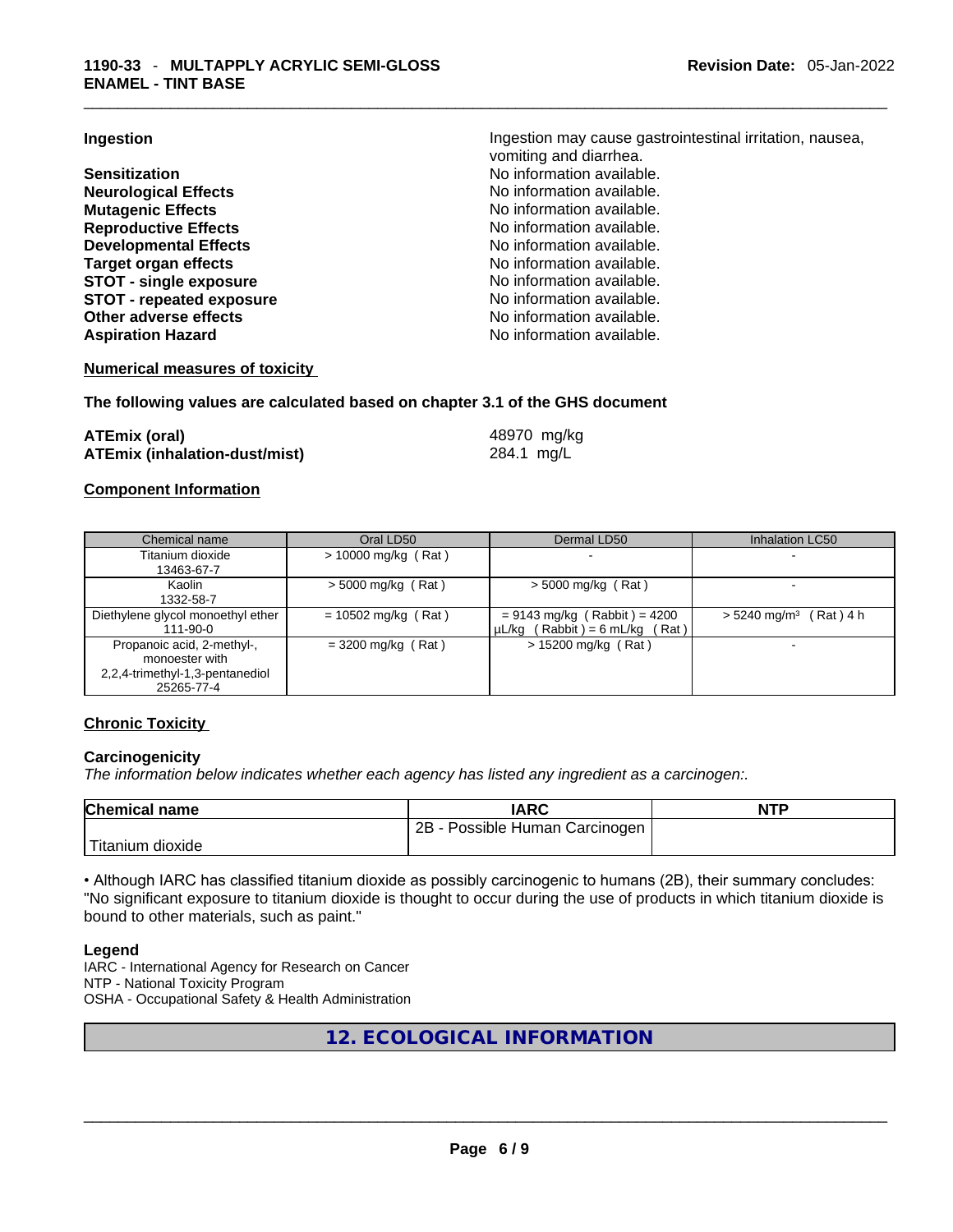## **Ecotoxicity Effects**

The environmental impact of this product has not been fully investigated.

## **Product Information**

#### **Acute Toxicity to Fish** No information available

## **Acute Toxicity to Aquatic Invertebrates**

No information available

### **Acute Toxicity to Aquatic Plants**

No information available

## **Persistence / Degradability**

No information available.

### **Bioaccumulation**

There is no data for this product.

## **Mobility in Environmental Media**

No information available.

### **Ozone**

No information available

## **Component Information**

## **Acute Toxicity to Fish**

Titanium dioxide  $LC50:$  > 1000 mg/L (Fathead Minnow - 96 hr.)

## **Acute Toxicity to Aquatic Invertebrates**

No information available

## **Acute Toxicity to Aquatic Plants**

No information available

## **13. DISPOSAL CONSIDERATIONS**

**Waste Disposal Method** Dispose of in accordance with federal, state, provincial, and local regulations. Local requirements may vary, consult your sanitation department or state-designated environmental protection agency for more disposal options. \_\_\_\_\_\_\_\_\_\_\_\_\_\_\_\_\_\_\_\_\_\_\_\_\_\_\_\_\_\_\_\_\_\_\_\_\_\_\_\_\_\_\_\_\_\_\_\_\_\_\_\_\_\_\_\_\_\_\_\_\_\_\_\_\_\_\_\_\_\_\_\_\_\_\_\_\_\_\_\_\_\_\_\_\_\_\_\_\_\_\_\_\_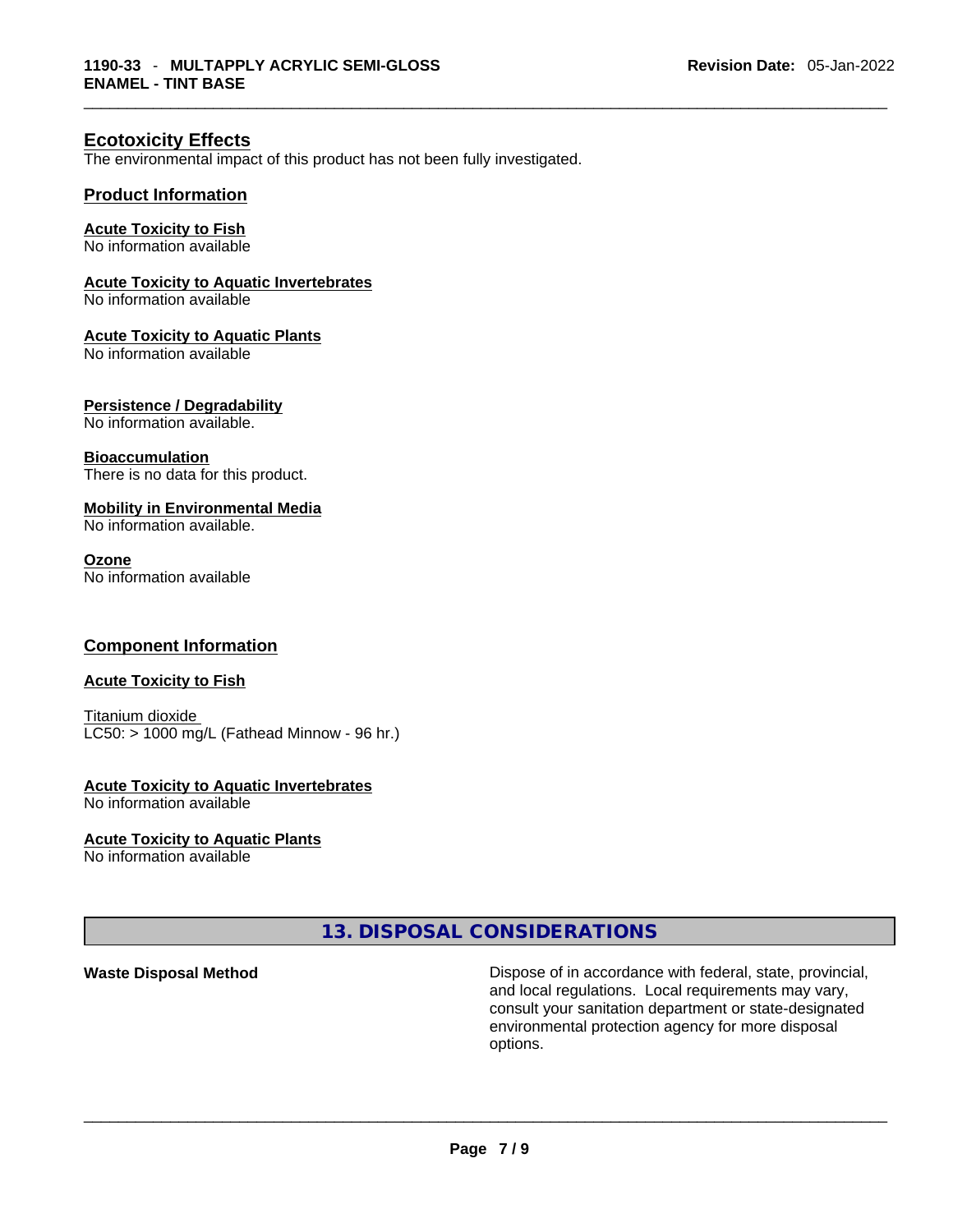## **14. TRANSPORT INFORMATION**

**TDG** Not regulated

**ICAO / IATA** Not regulated

**IMDG / IMO** Not regulated

## **15. REGULATORY INFORMATION**

## **International Inventories**

| <b>TSCA: United States</b> | Yes - All components are listed or exempt. |
|----------------------------|--------------------------------------------|
| <b>DSL: Canada</b>         | Yes - All components are listed or exempt. |

## **National Pollutant Release Inventory (NPRI)**

## **NPRI Parts 1- 4**

This product contains the following Parts 1-4 NPRI chemicals:

*None*

### **NPRI Part 5**

This product contains the following NPRI Part 5 Chemicals:

*None*

## **WHMIS Regulatory Status**

This product has been classified in accordance with the hazard criteria of the Hazardous Products Regulations (HPR) and the SDS contains all the information required by the HPR.

**16. OTHER INFORMATION** 

**HMIS** - **Health:** 1 **Flammability:** 0 **Reactivity:** 0 **PPE:** -

- **HMIS Legend** 0 - Minimal Hazard
- 1 Slight Hazard
- 2 Moderate Hazard
- 3 Serious Hazard
- 4 Severe Hazard
- \* Chronic Hazard
- 

X - Consult your supervisor or S.O.P. for "Special" handling instructions.

Note: The PPE rating has intentionally been left blank. Choose appropriate PPE that will protect employees from the hazards the material will *present under the actual normal conditions of use.*